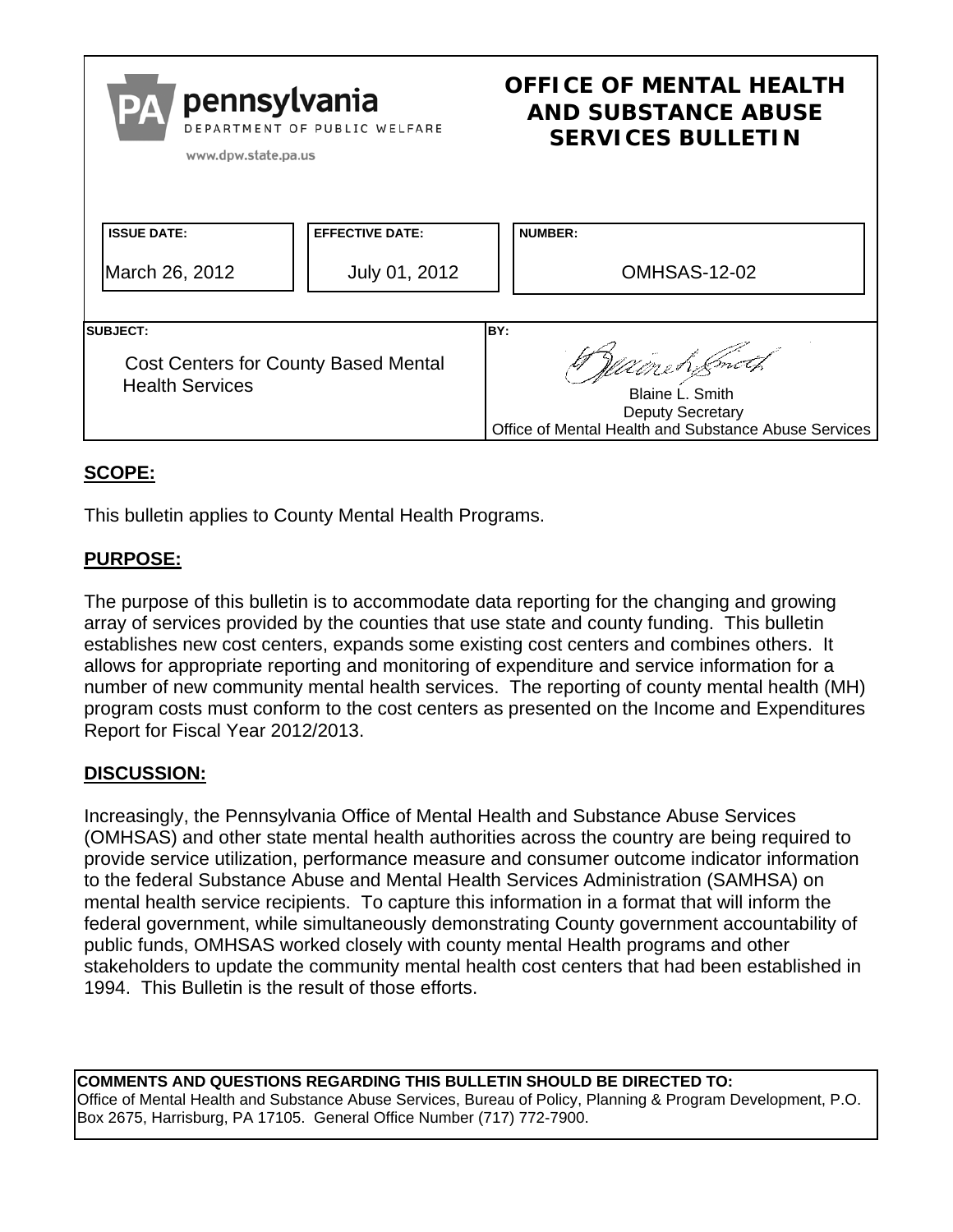# **COST CENTER DEFINITIONS:**

### 3.1 Administrator's Office

This cost center is defined for purposes of the account structure as referring to activities and services provided by the Administrator's Office of the County MH Program. The Administrator's Office activities include:

- a. The general administrative, programmatic, and fiscal responsibility for the county MH program.
- b. Development of planning documents addressing the county program needs, local planning efforts, and other information pertinent to planning for and providing a more adequate service delivery system.
- c. Research projects, the evaluation of program effectiveness, the analysis of programmatic needs of specific target groups, and the determination of the availability of services to the general public.
- d. Continuing relationships with the county MH board, the OMHSAS regional field office and OMHSAS central office, contracted service providers, and family/consumer groups.
- e. The initiation of guardianship proceedings; and
- f. The activities of the County MH Board.

For more details please refer to Commonwealth of Pennsylvania Code Title 55, Chapter 4200: County Board and Program Administration.

#### 3.2 Community Services

The cost of programs and activities made available to community human service agencies, professional personnel, and the general public concerning the mental health service delivery system and mental health disorders, in order to increase general awareness or knowledge of same. Prevention, consultation and education services are also included in this cost center. The Community Services activities include:

- a. Advice and expertise given to professionals or other human service agencies concerning mental health disorders and services in order to expand knowledge concerning same.
- b. Educational information given and disseminated to the general public or community agencies concerning the services available from the county program.
- c. Activities and programs developed to reduce the incidence of mental health disorders, such as community awareness and prevention programs designed to promote mental health, resiliency and recovery.
- d. Activities designed to build community awareness and acceptance.
- e. Activities designed to develop community resources.

## 3.4 Targeted Case Management

Targeted Case Management (TCM) services provide assistance to persons with serious mental illness (SMI) and children diagnosed with or at risk of serious emotional disturbance (SED) in gaining access to needed medical, social, educational, and other services through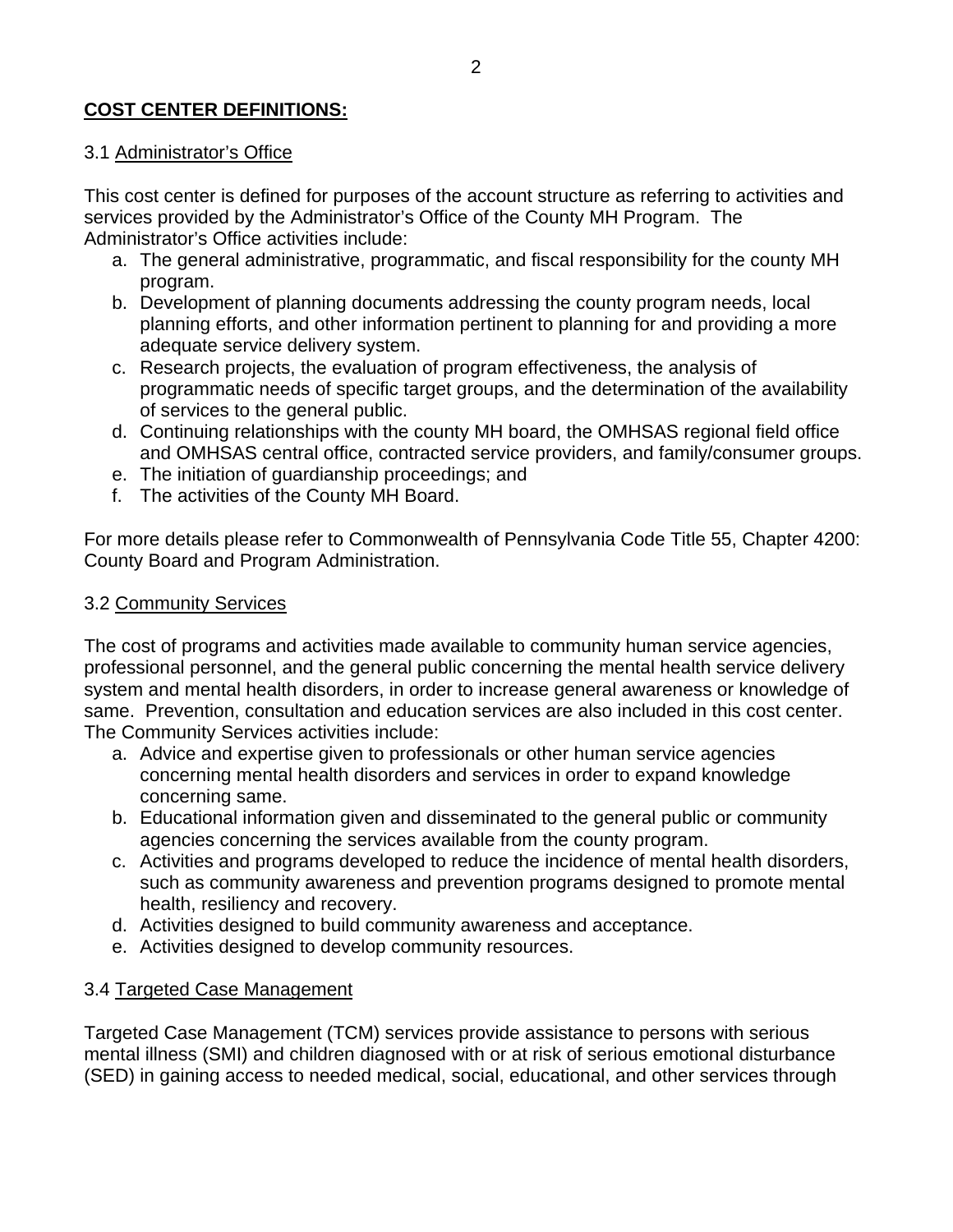natural supports, generic community resources and specialized mental health treatment, rehabilitation and support services. TCM staff operates in identifiable: Intensive Case Management (ICM), Blended Case Management (BCM), or Resource Coordination (RC) units, with limited case loads. Only those services that are part of an approved rebudget/county plan may be reported under this cost center. Targeted Case Management services are expected to help consumers achieve specific outcomes of independence of living, vocational/educational participation, adequate social supports and reduced hospitalization.

The Targeted Case Management activities include:

- a. Assessment and understanding of the consumer's history and present life situation.
- b. Service planning based on the consumer's strengths and desires, to include any activities necessary to enable the consumer to live as an integral part of the community.
- c. Assertive and creative attempts to help the consumer gain access to resources and required services identified in the treatment or service plan.
- d. Monitoring of service delivery.
- e. Problem resolution, to include active efforts in advocacy to assist the consumer in gaining access to needed services and entitlements.
- f. Assistance to persons in identifying, accessing and learning to use community resources.
- g. Informal support network building.
- h. Linking with services.

For more details please refer to Commonwealth of Pennsylvania Code Title 55, Chapter 5221: Mental Health Intensive Case Management; and OMHSAS Bulletin 09-02, Blended Case Management (BCM).

## 3.6 Outpatient

This cost center applies to treatment-oriented services provided to a consumer who is not admitted to a hospital, institution, or community mental health facility for twenty-four hour a day service. These services may be provided to an individual or his/her family and may include services prior to or after inpatient or institutional care has been provided, outpatient treatment would be specified on a consumer's treatment plan. The outpatient activities include:

- a. Psychiatric or psychological, or therapy.
- b. Supportive counseling for the consumer's family members or other involved persons.
- c. Individual or group therapy.
- d. Treatment plan development, review and re-evaluation of a client's progress.
- e. Psychiatric services, including evaluation, medication clinic visit, and medical treatment required as part of the treatment of the psychiatric service.
- f. Psychological testing and assessment.
- g. Mobile mental health treatment and mobile medication management
- h. Telepsychiatry.
- i. Alternative Outpatient Therapy (AOP).

For more details please refer to Commonwealth of Pennsylvania Code Title 55, Chapter 5200: Psychiatric Outpatient Clinics.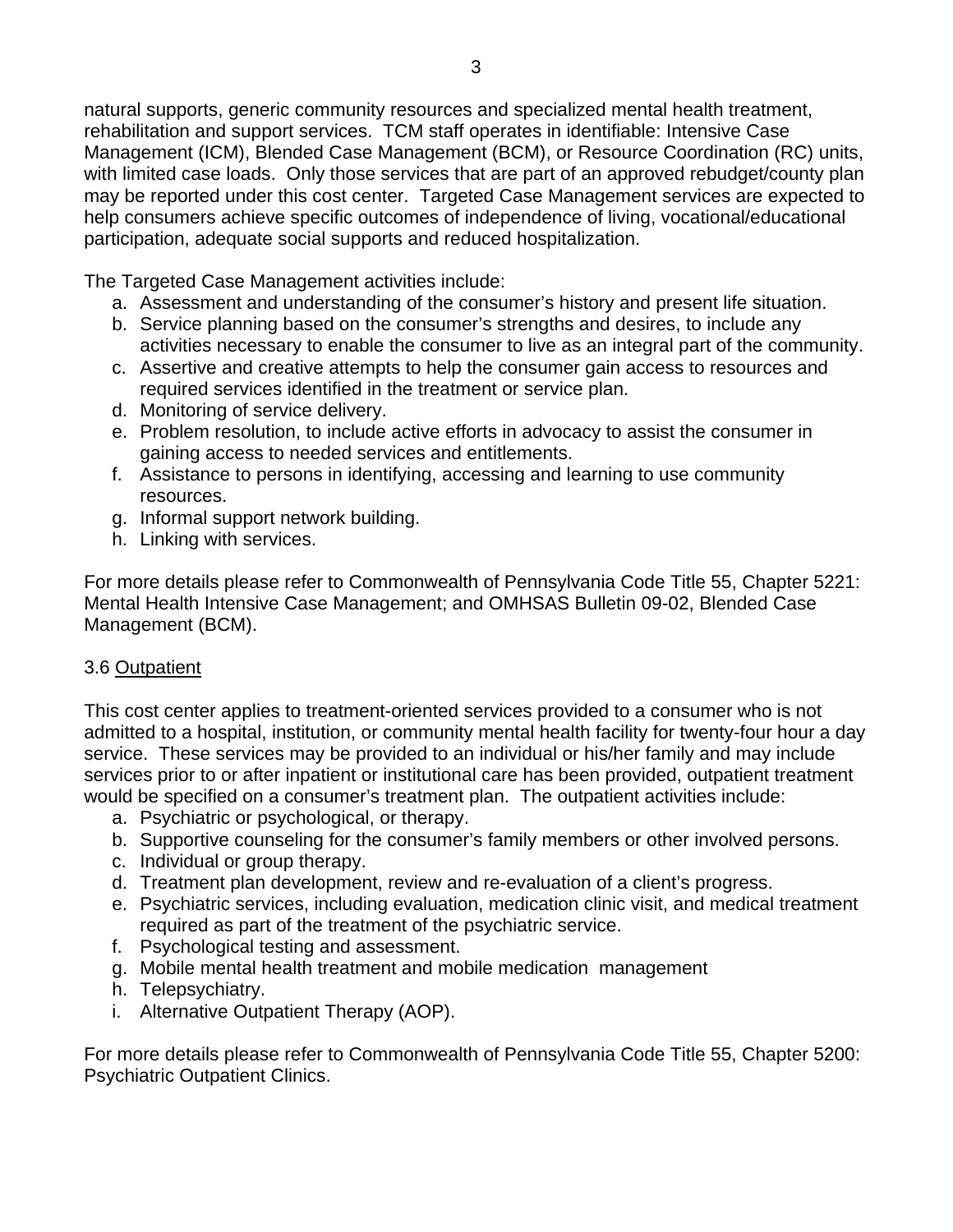### 3.7 Psychiatric Inpatient Hospitalization

This cost center applies to treatment or services provided an individual in need of twenty-four hours of continuous psychiatric hospitalization. The activities involve care in a licensed psychiatric inpatient facility. The Psychiatric Inpatient Hospitalization activities include:

- a. Diagnostic study or evaluation.
- b. Intensive psychiatric inpatient treatment at the onset of an illness, or under periods of stress.
- c. Close supervision necessitated by the inability of a person to function independently.
- d. Treating medical needs associated with the psychiatric inpatient treatment, medication stabilization, and intensive services required as part of the psychiatric inpatient treatment program.
- e. Extended acute care.

### 3.8 Partial Hospitalization

This cost center is to be used for non-residential treatment services licensed by the Office of Mental Health & Substance Abuse Services (OMHSAS) for persons with moderate to severe mental illness and children and adolescents with serious emotional disturbance (SED) who require less than twenty-four hour continuous care but require more intensive and comprehensive services than are offered in outpatient treatment. Partial hospitalization services may be: 1) a day service designed for persons able to return to their home in the evening, 2) an evening service designed for persons working and/or in residential care, 3) a weekend program and /or 4) a day or evening program in conjunction with school. The Partial Hospitalization activities include:

- a. Medical, psychiatric, psychological and psychosocial treatment services, including individual, family, and group psychotherapy.
- b. Health education, to include basic physical and mental health information; nutrition information and assistance in purchasing and preparing food, personal hygiene instruction; basic health care information, child care information and family planning information and referral; information on prescribed medications.
- c. Instruction in the basic care of the home or residence for daily living, and in age appropriate developmental skills.
- d. Instruction in basic personal financial management for daily living.
- e. Medication administration and evaluation.
- f. Social interaction and pre-vocational service instruction.
- g. Crisis counseling.
- h. Acute partial programs that are generally three (3) weeks or less in duration.

For more details please refer to Commonwealth of Pennsylvania Code Title 55, Chapter 5210: Partial Hospitalization.

## 3.10 Mental Health Crisis Intervention Services

Mental Health Crisis Intervention Services are immediate, crisis-oriented services designed to ameliorate or resolve precipitating stress, which are provided to adults or children and their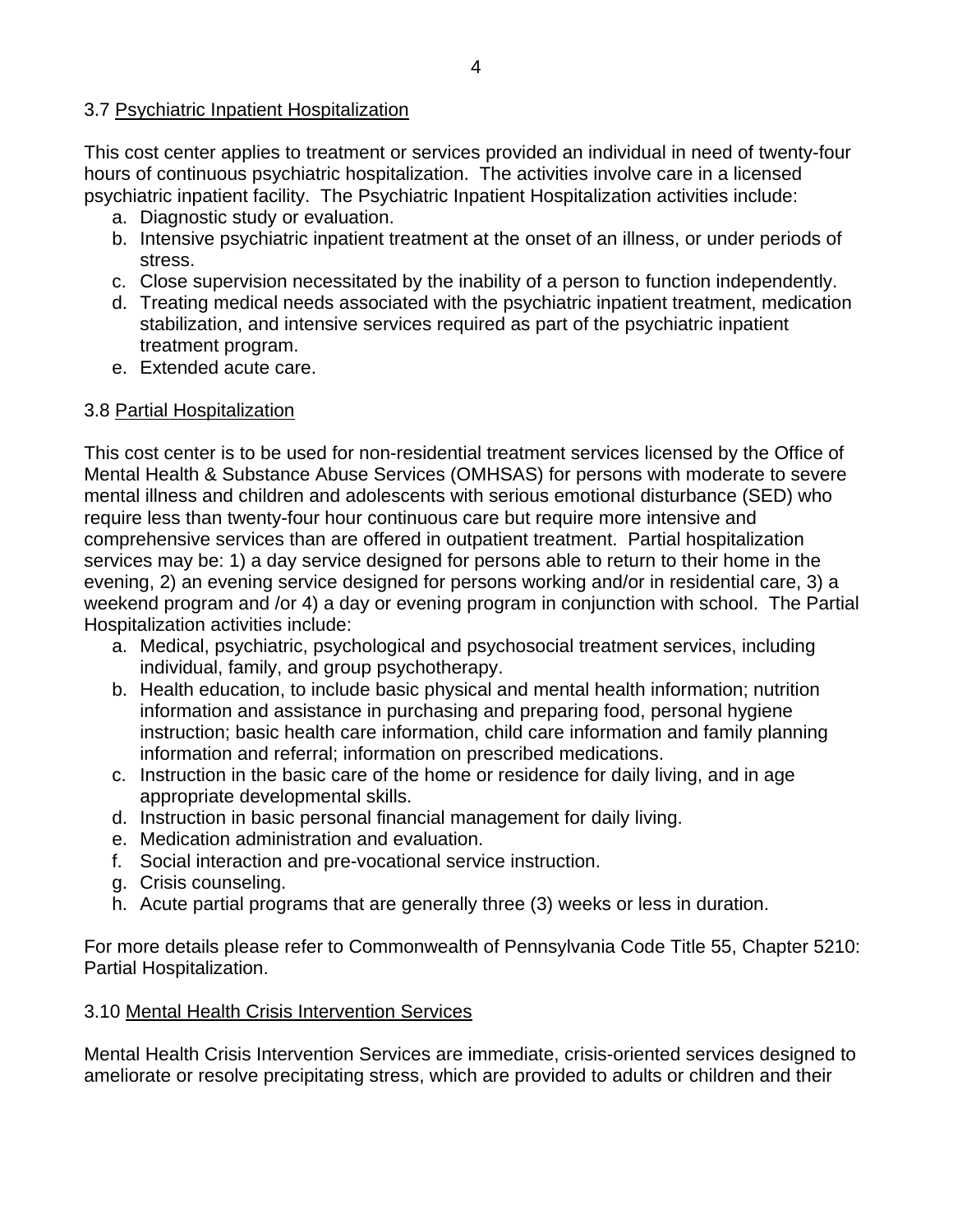families who exhibit an acute problem of disturbed thought, behavior, mood or social relationships. The services provide rapid response to crisis situations, which threaten the wellbeing of the individual or others. The Mental Health Crisis Intervention Services activities include: intervention, assessment, counseling, screening and disposition services in the following categories:

- a. Telephone crisis services,
- b. Walk-in crisis services,
- c. Mobile Crisis services (Individual-Delivered),
- d. Mobile Crisis services (Team-Delivered),
- e. Medical Mobile Crisis services (Team-Delivered),
- f. Crisis Residential services, and
- g. Crisis In-Home Support services.

Only those services delivered by facilities licensed as Mental Health Crisis Intervention Services by OMHSAS may be reported under this cost center.

## 3.11 Adult Developmental Training (ADT) - Adult Day Care

ADT services are categorized as those community-based programs designed to facilitate the acquisition of prevocational, behavioral activities of daily living, and independent living skills. As a prerequisite for work-oriented programming, ADT programs concentrate on cognitive development, affective development, communication development, physical development, and working skills development. ADT programs are provided in facilities licensed under Commonwealth of Pennsylvania Code Title 55, Chapter 2380: Adult Training Facilities.

## 3.12 Community Employment and Employment Related Services

This cost center includes: employment in a community setting or employment-related programs, which may combine vocational evaluation, vocational training and employment in a non-specialized setting such as a business or industry.

There are two different types of employment services included in this cost center. One is employment in a community or employment setting which combines vocational training in a business or industry setting. That includes transitional employment, industry-integrated vocational programs, mobile work forces, enclaves, and affirmative industries or businesses. The other type is Supported Employment, which is an Evidence Based Practice (EBP) recognized by the U.S. Department of Health and Human Services' Substance Abuse and Mental Health Services administration (SAMHSA). This involves community based job placements other than sheltered workshops. Employment specialists work as a team with consumers from intake through follow-up. The staff-consumer ratio is small. Team-delivered contacts occur at the consumer's home, at the job site or in the community. This employment is competitive. Eligibility is based on consumer choice and readiness, and involves rapid job search and follow-along supports.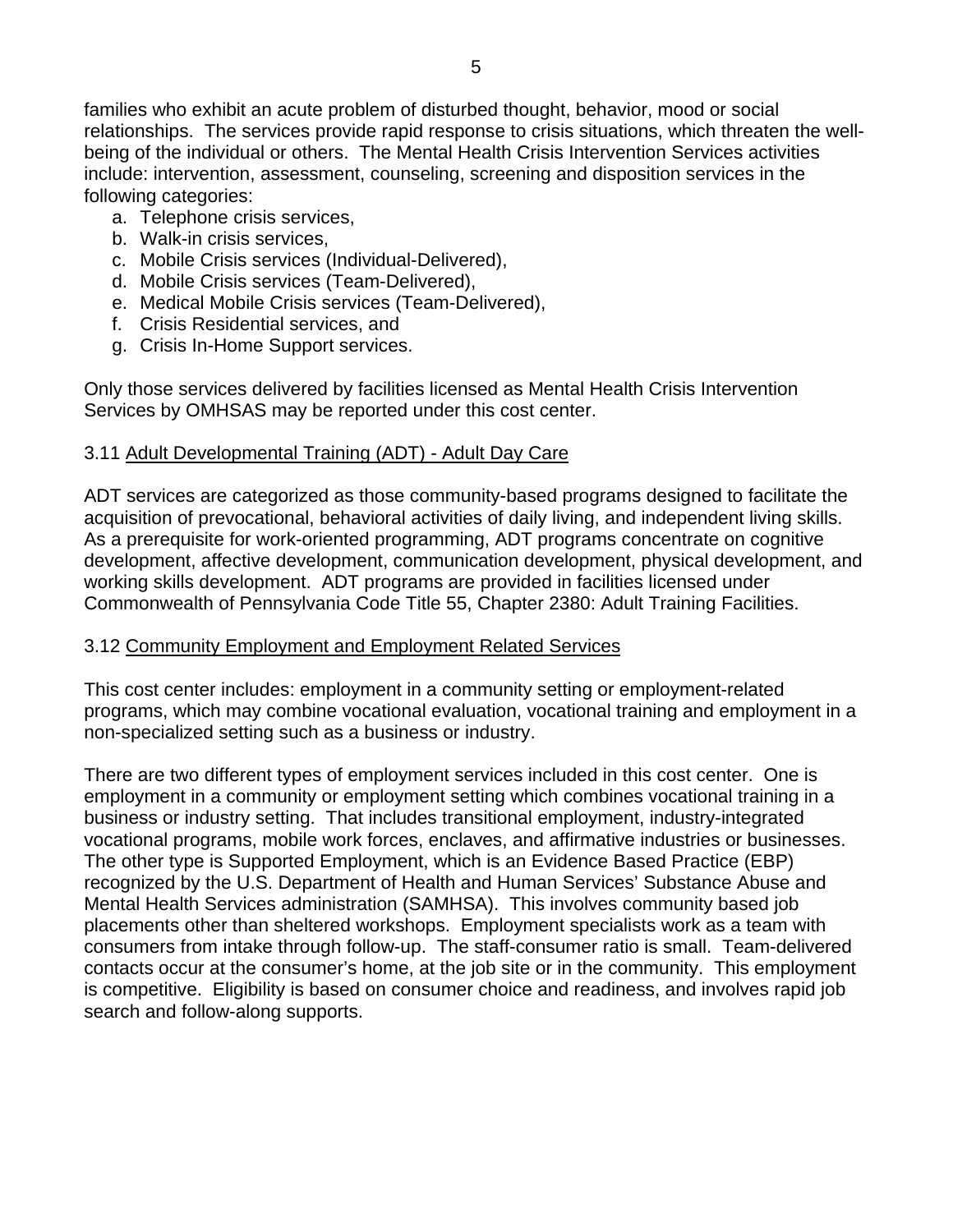### 3.13 Facility Based Vocational Rehabilitation Services

This cost center includes programs designed to provide paid development and vocational training within a community-based, specialized facility (sheltered workshop) using work as the primary modality. Sheltered workshop programs include vocational evaluation, personal work adjustment training, work activity training, and regular work training and are provided in facilities licensed under the Commonwealth of Pennsylvania Code Title 55, Chapter 2390: Vocational Facilities.

## 3.14 Social Rehabilitation Services

This cost center refers to programs or activities designed to teach or improve self-care, personal behavior and social adjustment for adults with mental illness. Social rehabilitative activities are intended to make community or independent living possible by increasing the person's level of social competency and by decreasing the need for structured supervision. The Social Rehabilitation activities include:

- a. Social skills development to enhance habits, attitudes, and social skills.
- b. Cognitive development, affective development, communication development, physical skills development services.
- c. Activities of daily living skills development.
- d. Educational services and general skill levels to enhance employability.
- e. Drop-In Centers.

Note: Services for children and adolescents may not be reported in this cost center (see Section 3.23; Children's Psychosocial Rehabilitation Services).

#### 3.15 Family Support Services

This cost center refers to supportive services designed to enable persons with serious mental illness (SMI), children and adolescents with or at risk of serious emotional disturbance (SED), and their families, to be maintained at home with minimal disruption to the family unit. The following list, which is not exhaustive, outlines the variety of activities that may be reported in the Family Support Services cost center:

- a. Homemakers, family aides,
- b. Art classes,
- c. Sign Language interpreting services, TTY equipment,
- d. Furnishing of apartment for individuals released from an institution,
- e. Visits by family members to visit loved ones placed in a remote facility,
- f. Bus passes, YMCA/YWCA memberships,
- g. Specialized summer camps,
- h. Attendance at conferences or meetings,
- i. Legal advocacy,
- j. Resource materials and training for family members to care for consumer, and
- k. Non-emergency transportation.

NOTE: This cost center does not include Family-Based Mental Health Services.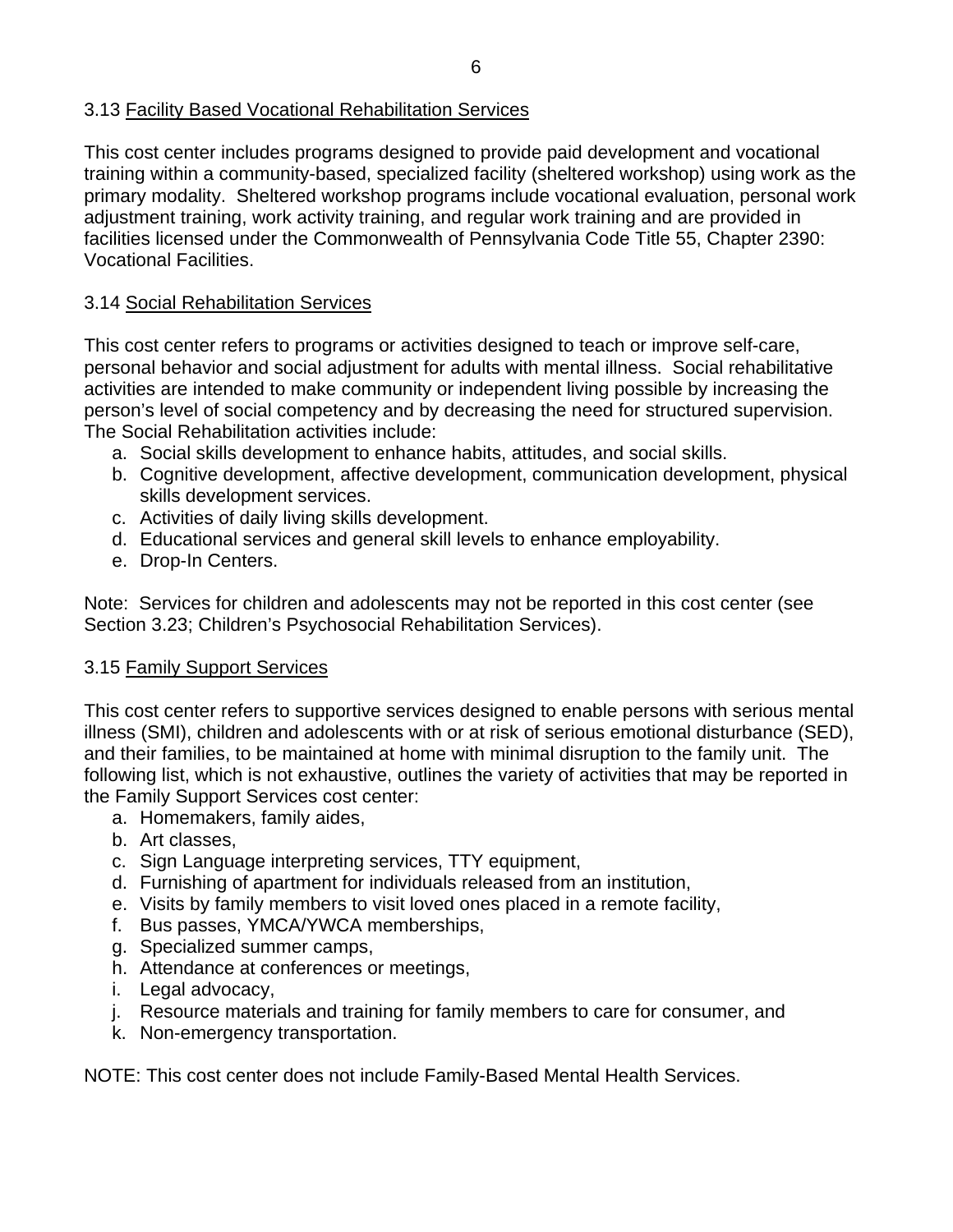### 3.16 Community Residential Services

The Community Residential Services cost center applies to care, treatment, rehabilitation, habilitation, and social and personal development services provided to persons in a community based residential program which is a Department-licensed or approved community residential agency or home. Community residential services are intended for persons capable of benefiting from social and personal development services away from their own homes or family, or for children and adolescents with serious emotional disturbance (SED) who cannot be maintained in his/her own home. Included in this category are the room and board costs associated with the residence. Those costs include food, clothing, shelter, child care, personal incidentals for children, liability insurance with respect to the child, and reasonable travel for the child to visit family and school supplies. The settings include, but are not limited to:

- a. Community Residential Rehabilitation Services (CRRS),
- b. Personal Care Homes,
- c. Family living homes and host homes,
- d. Long Term Structured Residence (LTSR) facilities,
- e. Residential Treatment Facilities,
- f. Enhanced/Specialized Personal Care Homes, and
- g. Non-hospital acute care.

NOTE: This cost center does not include MH Housing Support Services or Crisis Residential Services.

#### 3.17 Family-Based Mental Health Services

Comprehensive services designed to assist families in caring for their children or adolescents with emotional disturbances at home. This is an OMHSAS-licensed program which offers mental health treatment, casework services, and family support. Services are available twenty-four (24) hours a day, seven (7) days a weeks, for up to thirty-two (32) weeks – or longer, if deemed medically necessary. Family-Based Mental Health Services (FBMHS) are team-delivered by mental health professionals and mental health workers, primarily in the family home. The cost of all services provided with Family-Based Mental Health Services funds, and to families enrolled in the Family-Based program, should be reported in this cost center.

#### 3.20 Administrative Management

The Administrative Management cost center applies to those activities and administrative functions undertaken by staff in order to ensure intake into the county mental health system and the appropriate and timely use of available resources and specialized services to best address the needs of individuals seeking assistance. Services are available for all persons who have a mental health diagnosis, as identified within the Diagnostic and Statistical Manual of Mental Disorders, Fourth Edition (DSM-IV) or a subsequent revision; or within the International Classification of Diseases, Ninth Edition (ICD-9) or a subsequent revision. Services are delivered for the purposes of facilitating and monitoring a person's access to mental health services and community resources. The activities include, but are not limited to: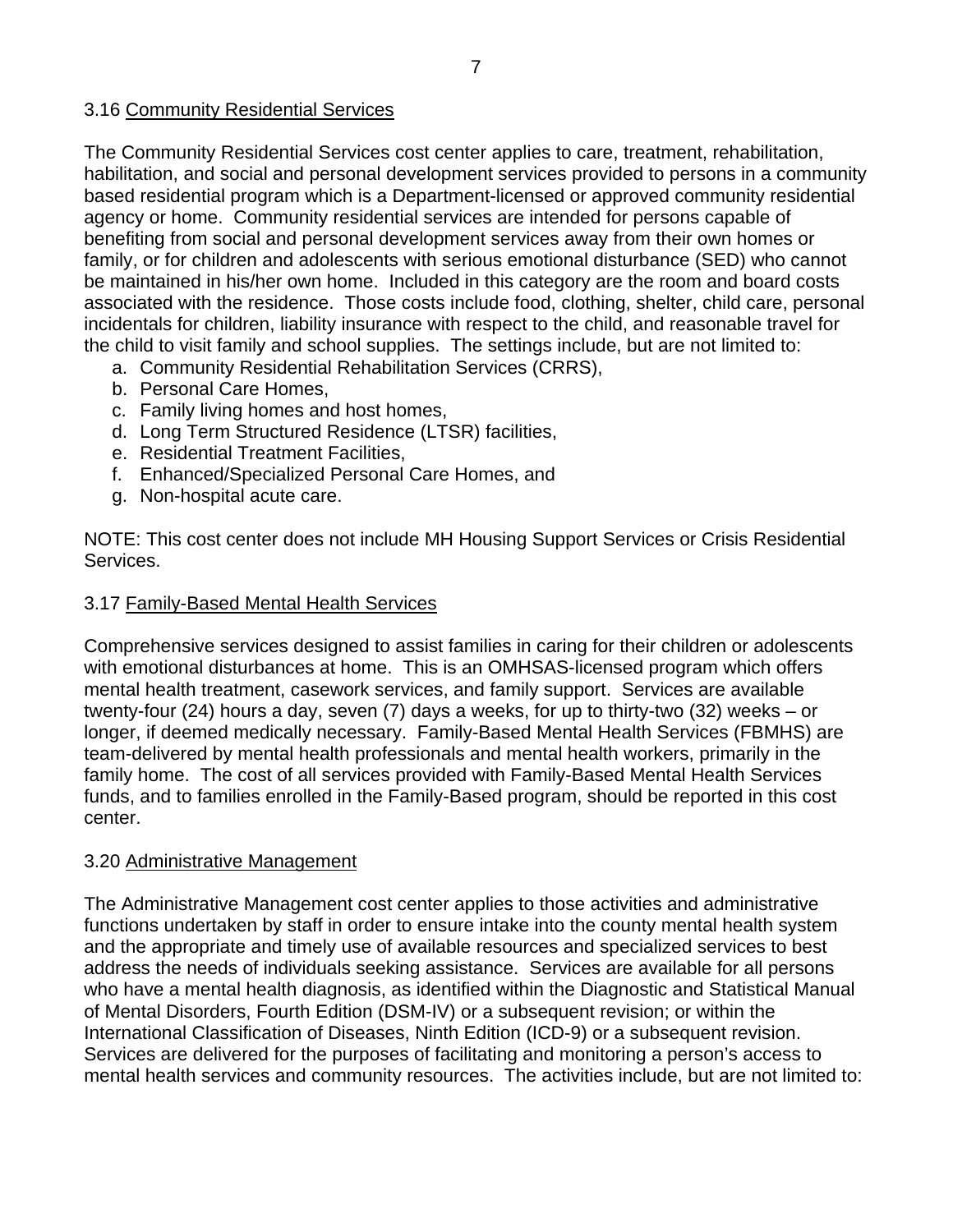- a. Processing of intake into the Base Service Unit, which includes assessments, development of a care plan and referrals to services,
- b. Verification of disability,
- c. Liability determination,
- d. Authorization for services,
- e. Monitoring of service delivery through review of evaluations, progress notes, treatment/service plans, and other written documentation of services,
- f. Maintenance of records and case files, and
- g. On an occasional and situational basis, administrative case managers may provide some direct service to individuals as described below:
	- 1. Coordination of service planning with state mental hospitals and other out-ofhome placement facilities with other systems,
	- 2. Provision of supportive listening and guidance in problem-solving to consumers, their families and significant others,
	- 3. Contact with family, friends, school personnel and significant others to develop or enhance the consumer's natural support network, and
	- 4. Advocacy efforts to improve consumer's life situations, promote consumer choice, improve services, eliminate stigma, etc.

#### 3.21 Emergency Services

This cost center applies to those emergency related activities and administrative functions undertaken to proceed after a petition for voluntary or involuntary commitment has been completed, including any involvement by staff of the County Administrator's Office in this process. Activities include, but are not limited to:

- a. Mental Health Delegate services,
- b. Emergency psychiatric evaluations provided to a consumer to determine the need for psychiatric inpatient care,
- c. Searches for placement in an inpatient facility (bed searches),
- d. Emergency transportation, and
- e. Legal fees associated with the commitment process.

#### 3.22 Housing Support Services

Housing Support Services are services provided to mental health consumers which enable the recipient to access and retain permanent, decent, affordable housing, acceptable to them. They are provided by county MH program housing specialists or other staff designated by the county program.

There are two (2) unique services that should be reported in this cost center. The first is Supported Living, which is provided to an individual in a setting in which they do not hold a lease and as a condition of retaining the housing, the individual must receive community-based behavioral health services. The setting may be a private residence, apartment, host home or foster home, and the services may include life skills or treatment.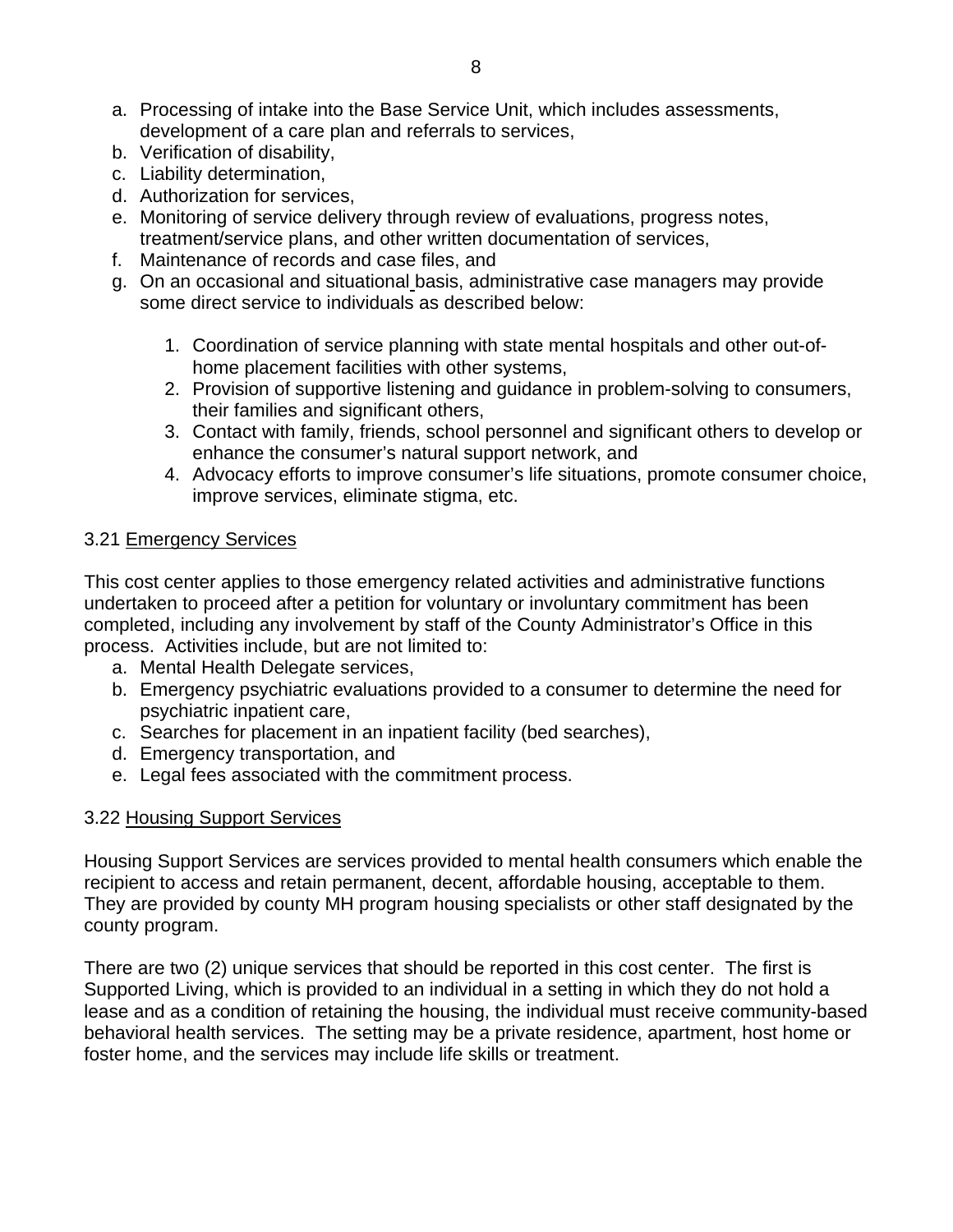The other service, Supportive Housing is a SAMHSA-recognized Evidence Based Practice (EBP). The services are provided in a setting for which the consumer does hold a lease and has no requirement that behavioral health services must be received to retain housing.

Housing Support Services include the following:

- a. Housing location/re-location assistance,
- b. Roommate assistance,
- c. Renter skills training,
- d. Emergency rent or utility payments,
- e. Landlord/tenant negotiations,
- f. Rent guarantees,
- g. Security deposits for rent or utilities,
- h. Furniture and household goods,
- i. Moving assistance,
- j. Repair guarantees,
- k. Interim rent assistance,
- l. Assistance in obtaining housing benefits,
- m. Life skills training, and
- n. Tenant rights and responsibilities.

### 3.23 Assertive Community Treatment (ACT) Teams and Community Treatment Teams (CTT)

Assertive Community Treatment (ACT) is a SAMHSA-recognized Evidence Based Practice (EBP) delivered to individuals with serious mental illness (SMI) who have a Global Assessment of Functioning (GAF) score of 40 or below and meet at least one other eligibility criteria (psychiatric hospitalizations, co-occurring mental health and substance abuse disorders, being at risk for or having a history of criminal justice involvement, and a risk for or history of homelessness). ACT teams are a self-contained program where individuals receive a comprehensive array of services from a multidisciplinary team. ACT teams must adhere to such requirements as outlined within OMHSAS Bulletin 08-03: Assertive Community Treatment. Pennsylvania's ACT teams are monitored for fidelity to the Dartmouth Assertive Community Treatment Scale.

Community Treatment team (CTT) services merge clinical, rehabilitation and support staff expertise within one service delivery team. CTT services are targeted for those persons who have not achieved and maintained health and stability in the community, and who would continue to experience hospitalization, incarceration, psychiatric emergencies and/or homelessness without these services.

#### 3.24 Psychiatric Rehabilitation

Psychiatric Rehabilitation Services (PRS) assist persons with long-term psychiatric disabilities in developing, enhancing, and/or retaining: psychiatric stability, social competencies, personal and emotional adjustment and/or independent living competencies so that they may experience more success and satisfaction in the environment of their choice, and can function as independently as possible. Interventions may occur within a program facility or in community settings. This cost center applies to site-based and mobile services specifically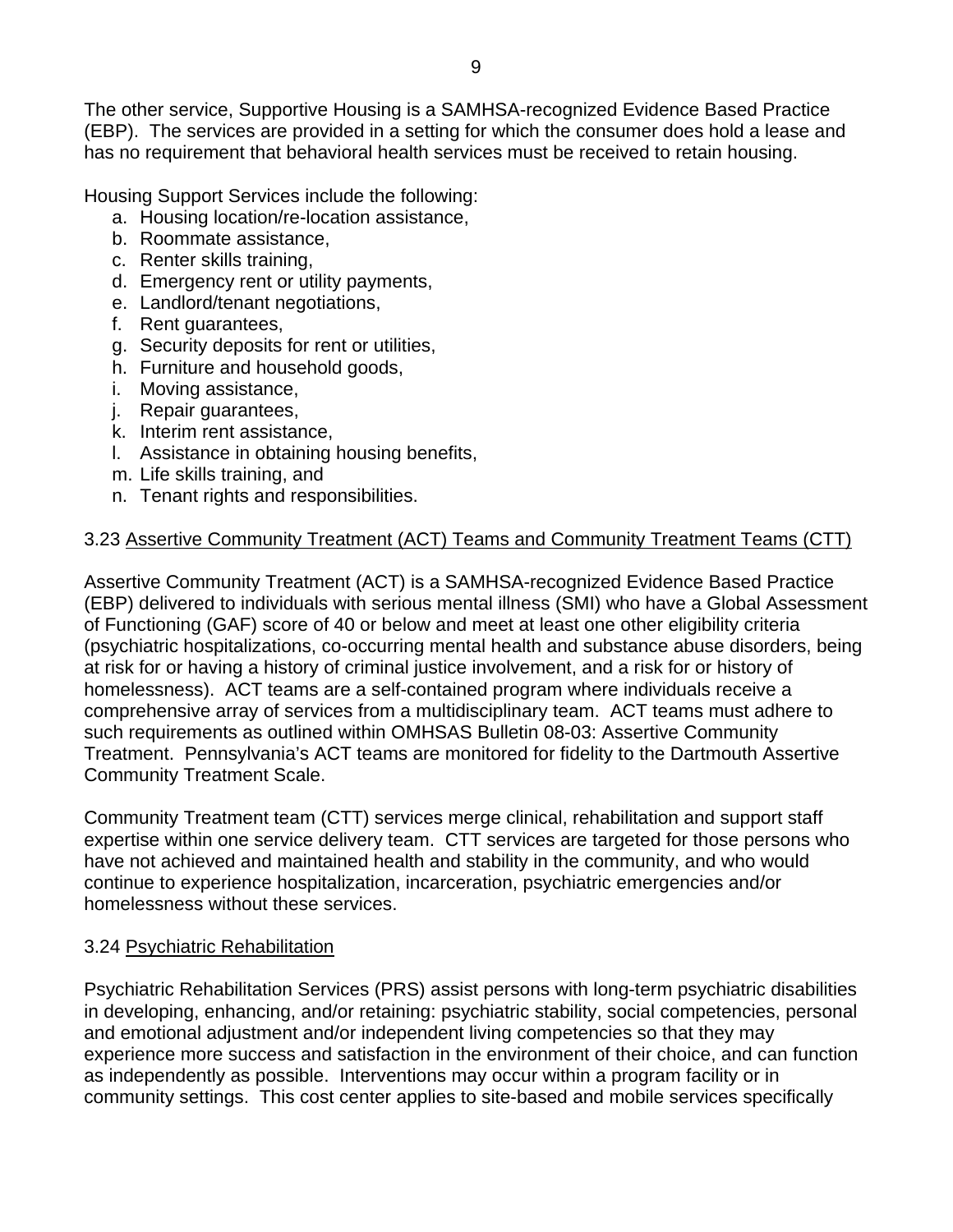licensed by the Office of Mental Health and Substance Abuse Services (OMHSAS) as Psychiatric Rehabilitation. This service is intended primarily for adults. Services delivered by facilities that have earned certification from the International Center for Clubhouse Development (ICCD) and are licensed by OMHSAS as a clubhouse would be included in this category.

# 3.25 Children's Psychosocial Rehabilitation Services

Children's Psychosocial Rehabilitation Services are designed to assist a child or adolescent (i.e., a person aged birth through 17, or through age 21if enrolled in a special education service) to develop stability and improve capacity to function in family, school and community settings. This may occur through training, support or intervention in the areas of problem solving and coping skills; social and interpersonal relationship skills; effective and appropriate communication of emotions, concerns and personal issues; behavior management; and community living. Services may be delivered to the child or adolescent in the home, school, community or a residential care setting. Among these services are after-school programs that include professional mental health staff.

# 3.26 Children's Evidence Based Practices

This cost center refers to the array of practices for children and adolescents that by virtue of strong scientific proof are known to produce favorable outcomes. A hallmark of these practices is that there is sufficient evidence that supports their effectiveness. According to the Institute of Medicine evidence based practice integrates research evidence with clinical expertise and patient values. Some examples of programs currently in practice include:

- Multi-Systemic Therapy (MST) a SAMHSA-recognized EBP,
- Functional Family Therapy (FFT) a SAMHSA-recognized EBP, and
- Therapeutic Foster Care (TFC) a SAMHSA-recognized EBP.

# 3.27 Peer Support Services

This cost center refers specifically to the Peer Support Services which meet the qualifications for peer support services as set forth in the Peer Support Services Bulletin (OMHSAS 08-07- 09), effective November 01, 2006. The peer support provider must:

- Be licensed by OMHSAS,
- Be enrolled in the Department's Provider Reimbursement an Operations Management Information System in electronic format (PROMISe) as a Medicaid provider of peer support services,
- Have an approved peer support service description, and
- Have a letter of approval from OMHSAS to operate a peer support services program.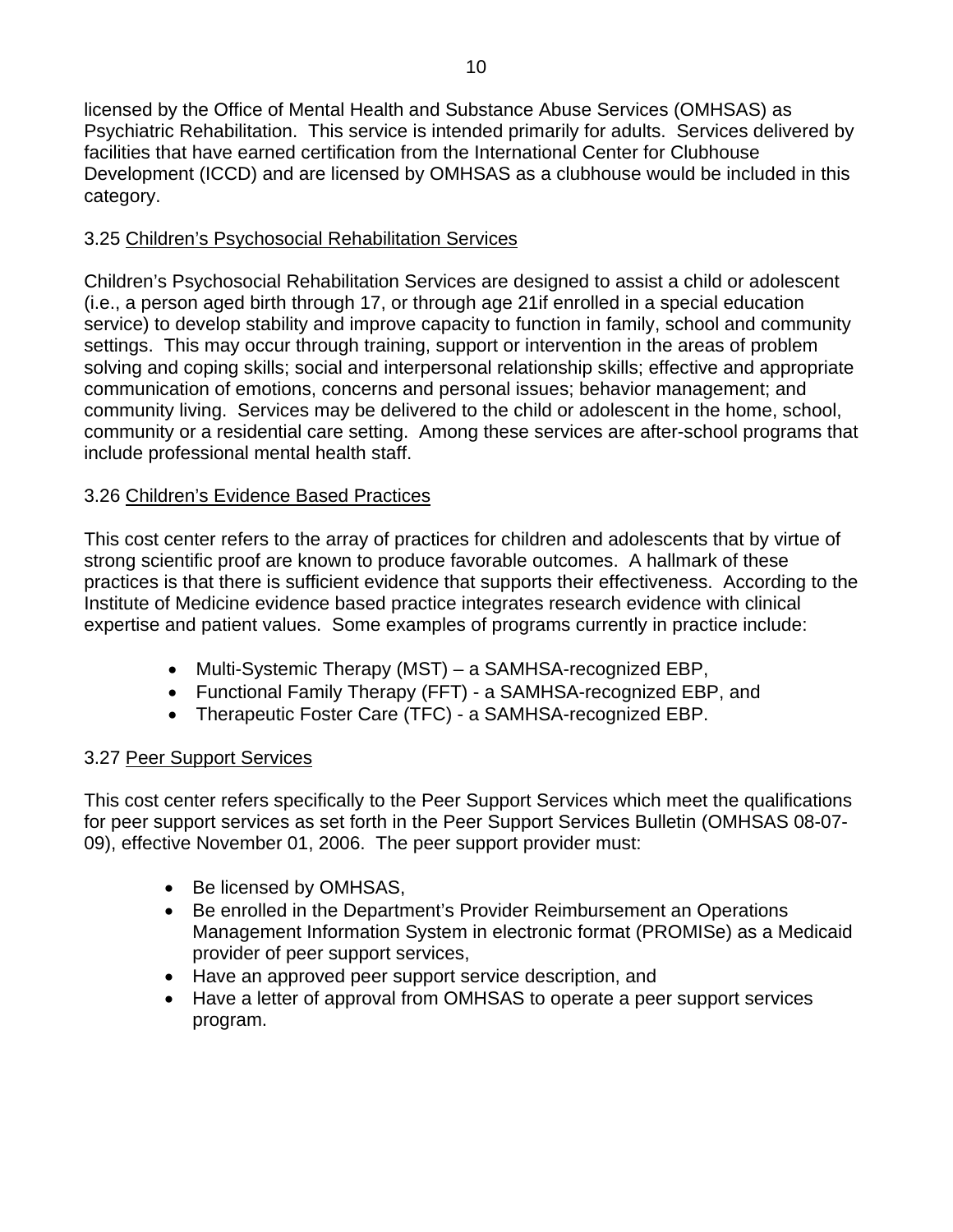#### 3.28 Consumer-Driven Services

This cost center refers to a host of services that do not meet the licensure requirements for psychiatric rehabilitation programs, but which are consumer-driven and extend beyond social rehabilitation services. Examples of services that would fit within this category are as follows:

- Fairweather Lodge programs,
- Peer programs that do not meet the guidelines established in the Peer Support Services Bulletin (i.e., are not Medicaid-enrolled and OMHSAS-licensed),
- Compeer programs,
- Peer-to-peer programs,
- Clubhouses that do not have OMHSAS licensure or ICCD credentials,
- Warmlines, and
- Peer monitoring services.

#### 3.29 Transitional and Community Integration Services

This cost center includes services that are provided to individuals who are residing in a facility or institution as well as individuals who are incarcerated, diversion programs for consumers at risk of incarceration or institutionalization, adult outreach services, and homeless outreach services. Services may have a dual focus such as helping the individuals to reintegrate into the community or services directed to the underserved and or atypical populations. This cost center captures services and activities that cannot be appropriately billed as case management.

- Forensic services may include mental health court activities not otherwise characterized and services that are provided in jail settings both to the general prison population and to those housed in inpatient/crisis units within the prisons.
- Geriatric services include assessment, service plan development. Services may be provided in a variety of settings such as a nursing home, Personal Care Home or the individual's home.
- Continuity of Care team activities include the monitoring of admissions and discharges from state hospitals and community hospitals. The teams work with the consumers to assure that the necessary services are provided to prevent further hospitalizations. They also monitor consumer compliance with agreedupon treatment plans.

#### 3.98 Other Services

This cost center refers to those activities or miscellaneous programs which could not be appropriately included in any of the previously cited cost centers. The specific activity or activities reported in this cost center must be described on all reporting forms submitted to the Department of Public Welfare. Use of this cost center requires prior approval from the Department.